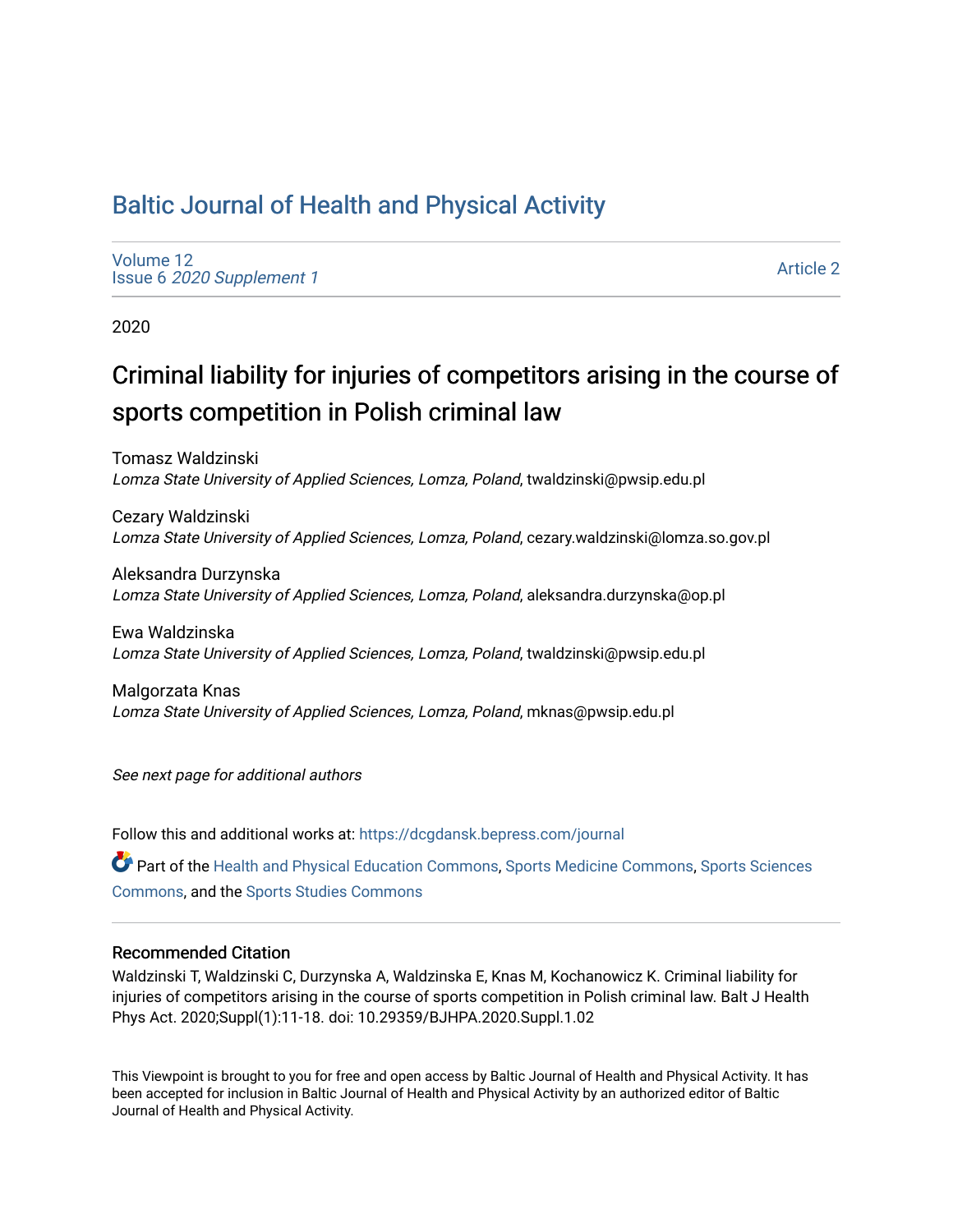## Criminal liability for injuries of competitors arising in the course of sports competition in Polish criminal law

### Authors

Tomasz Waldzinski, Cezary Waldzinski, Aleksandra Durzynska, Ewa Waldzinska, Malgorzata Knas, and Kazimierz Kochanowicz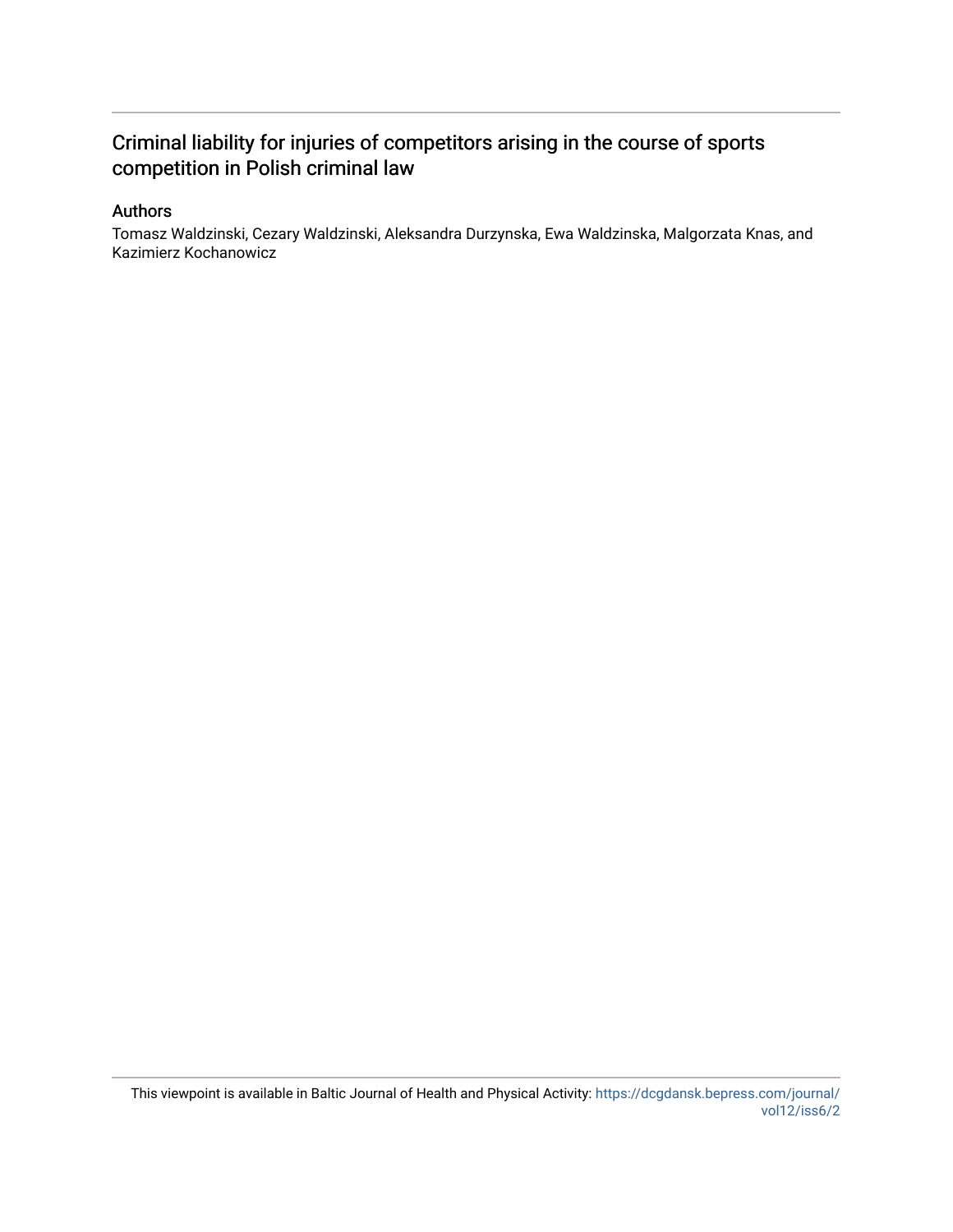# **Criminal liability for injuries of competitors arising in the course of sports competition in Polish criminal law**

#### **Authors' Contribution:**

**A** Study Design

- **B** Data Collection
- **C** Statistical Analysis

**D** Data Interpretation

- **E** Manuscript Preparation
- **F** Literature Search

**G** Funds Collection

#### **abstract**

**Tomasz Waldziński1 ABDEF, Cezary Waldziński1 ABDEF, Aleksandra Durzyńska1 ABDEF, Ewa Waldzińska<sup>1</sup> ABDEF, Małgorzata Knaś1 ABDEF, Kazimierz Kochanowicz2 ABDEF**

<sup>1</sup> Lomza State University of Applied Sciences, Lomza, Poland

2 Department of Theory of Sport and Human Motorism, Faculty of Physical Education, Gdansk University of Physical Education and Sport, Gdansk, Poland

Practicing both high performance and recreational sport involves not only many sacrifices, taking care of one's health and maintaining an appropriate shape, but also risks which result in damage to one's health and, in extreme cases – the death of a contestant. The athletes suffer various types of sports injuries during competitions or training sessions. Much of it is due to the behaviour of another contestant. Therefore, the question is when a sportsman, in the Polish legal system, will be liable for a penalty for the fact that during the competition he caused an injury (sporting injury) to his rival. The criminal liability of sportsmen may be subject to criminal law provisions concerning: causing serious bodily harm, causing other than serious bodily harm, unintentionally causing the death, violating personal inviolability. According to the criminal law, an injury caused as a result of sports activity should be defined as a bodily harm. It should also be pointed out that in the Polish legal system it has been developed by doctrine and reflected in court rulings, the sport risk justification excluding the unlawfulness of the act and thus excluding criminal liability of the competitor causing damage to the health or death of the competitor.

**Key words:** criminal liability, injuries, sports competition.

#### **article details**

|                             | Article statistics: Word count: 3,829; Tables: 0; Figures: 0; References: 19                                                                                                                                                                                                                                                                                                                                                                                                                                                                                                                                                                                                                                                                                                                                                                                  |
|-----------------------------|---------------------------------------------------------------------------------------------------------------------------------------------------------------------------------------------------------------------------------------------------------------------------------------------------------------------------------------------------------------------------------------------------------------------------------------------------------------------------------------------------------------------------------------------------------------------------------------------------------------------------------------------------------------------------------------------------------------------------------------------------------------------------------------------------------------------------------------------------------------|
|                             | Received: April 2020; Accepted: August 2020; Published: December 2020                                                                                                                                                                                                                                                                                                                                                                                                                                                                                                                                                                                                                                                                                                                                                                                         |
| <b>Full-text PDF:</b>       | http://www.balticsportscience.com                                                                                                                                                                                                                                                                                                                                                                                                                                                                                                                                                                                                                                                                                                                                                                                                                             |
| Copyright                   | © Gdansk University of Physical Education and Sport, Poland                                                                                                                                                                                                                                                                                                                                                                                                                                                                                                                                                                                                                                                                                                                                                                                                   |
| Indexation:                 | Celdes, Clarivate Analytics Emerging Sources Citation Index (ESCI), CNKI Scholar (China National Knowledge<br>Infrastructure), CNPIEC, De Gruyter - IBR (International Bibliography of Reviews of Scholarly Literature in<br>the Humanities and Social Sciences), De Gruyter - IBZ (International Bibliography of Periodical Literature<br>in the Humanities and Social Sciences), DOAJ, EBSCO - Central & Eastern European Academic Source, EBSCO<br>- SPORTDiscus, EBSCO Discovery Service, Google Scholar, Index Copernicus, J-Gate, Naviga (Softweco, Primo<br>Central (ExLibris), ProQuest - Family Health, ProQuest - Health & Medical Complete, ProQuest - Illustrata: Health<br>Sciences, ProQuest - Nursing & Allied Health Source, Summon (Serials Solutions/ProQuest, TDOne (TDNet), Ulrich's<br>Periodicals Directory/ulrichsweb, WorldCat (OCLC) |
| Fundina:                    | This research received no specific grant from any funding agency in the public, commercial, or not-for-profit sectors.                                                                                                                                                                                                                                                                                                                                                                                                                                                                                                                                                                                                                                                                                                                                        |
|                             | <b>Conflict of interests:</b> Author has declared that no competing interest exists.                                                                                                                                                                                                                                                                                                                                                                                                                                                                                                                                                                                                                                                                                                                                                                          |
| Corresponding author:       | Aleksandra Durzyńska, tel.668426659, e-mail: aleksandra.durzynska@op.pl                                                                                                                                                                                                                                                                                                                                                                                                                                                                                                                                                                                                                                                                                                                                                                                       |
| <b>Open Access License:</b> | This is an open access article distributed under the terms of the Creative Commons Attribution-Non-Commercial-No-<br>Derivatives 4.0 International (https://creativecommons.org/licenses/by-nc-nd/4.0/), which permits use, distribution<br>and reproduction in any medium, provided the original work is properly cited, the use is non-commercial and is<br>otherwise in compliance with the license.                                                                                                                                                                                                                                                                                                                                                                                                                                                       |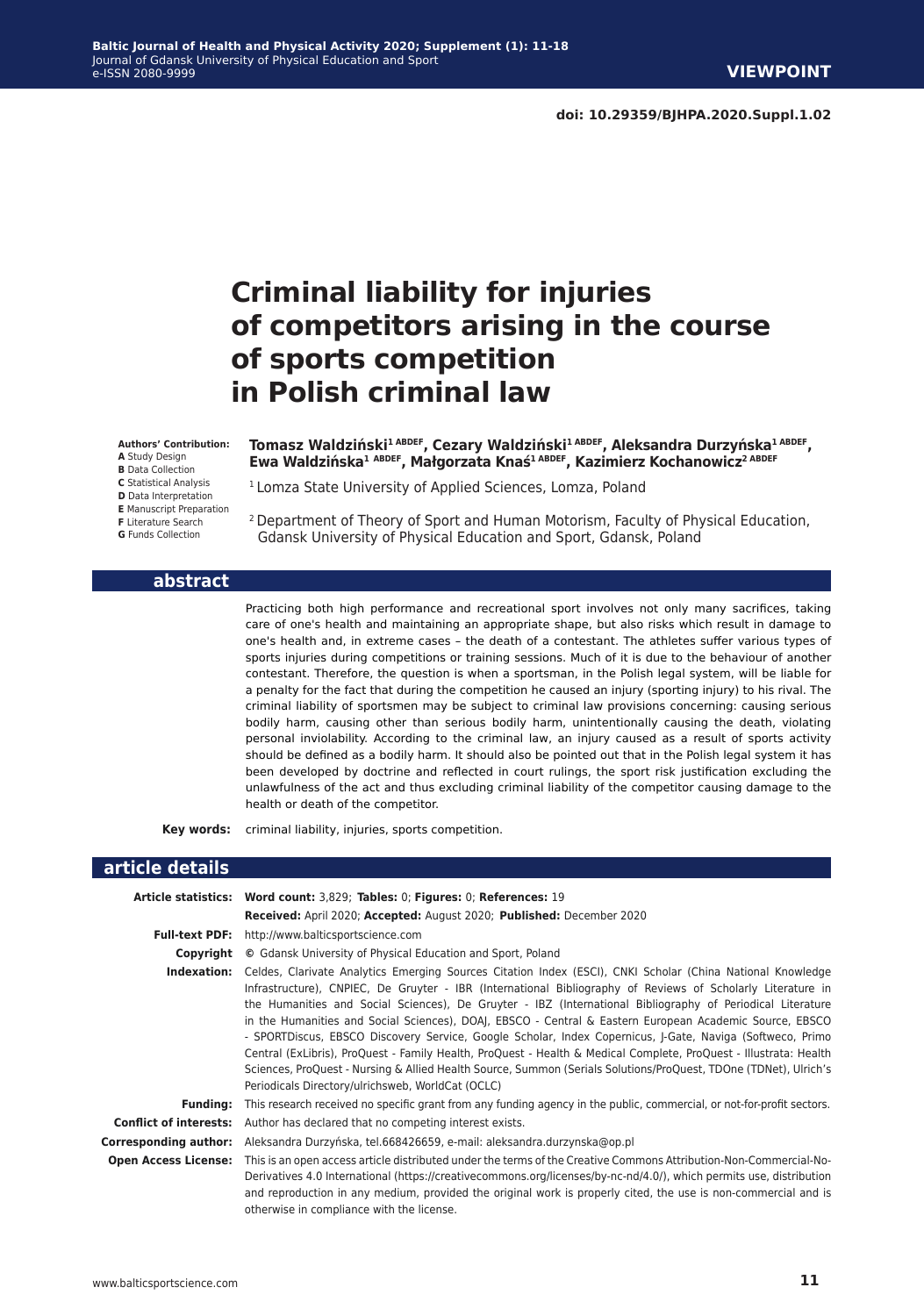## **introduction**

Sport is an important part of social life. In the literature, sport is often described as a conscious and voluntary activity of a human being undertaken in order to satisfy his or her needs for fun, competition, as well as to improve his or her own physical and mental abilities. Sport is expressed through exercises and games practiced according to specific rules. Sport activity, which is systematically practiced according to certain rules, characterized by competition and a tendency to achieve better and better results, aims at manifesting physical well-being [1].

Sport seen as competition is an attempt to mix and compare, under the same conditions and according to the accepted rules, one's strength, athletic prowess, physical and mental abilities. The most significant features of today's sport are competitiveness and striving for the highest achievements, strict specialization and individualization of sports training and martial arts. The basis for the classification of sport is the type of sport competition: with the opponent, with space, with time or for points, e.g. in games.

The two most significant forms of sport are:

- high performance sport, meaning the pursuit of achieving the best result or victory in contests of a regional, national, world or Olympic rank through systematic trainings;
- recreational sport, which seeks to maintain physical well-being, mental relaxation and good mood.

A specific character is sport of children and young people as an element of physical education, sport of women, reflecting the psychophysical features of women and sport of disabled people as a means of rehabilitation [2].

In the Polish legal system, the rules of practicing and organizing sport are set out in the act of 25 June 2010 on sport [3], which contains a legal definition of the term sport. According to art. 2 of the act on sport, sport is any form of physical activity which, through temporary or organized participation, influences the development or improvement of physical and mental condition, the development of social relations or the accomplishment of sports results at all levels. Competition based on intellectual activity aimed at achieving a sporting result is also considered sport. Sport together with physical education and physical rehabilitation, constitute part of physical culture.

Practicing both high performance and recreational sport involves not only many sacrifices, taking care of one's health and maintaining an appropriate shape, but also risks which result in damage to one's health and, in extreme cases – the death of a contestant. The number of sports injuries is currently increasing due to the popularity of sport events, as well as the development of sports technology and equipment that enable people to perform better and better, at the limit of their abilities. Moreover, in some sports, not only contestants but also the audience watching the competition are at risk of losing health or life. The history of sport knows many examples of tragedies that occurred during and in connection with sports competitions. One of the greatest disasters was recorded in 1955 during the 24 Hours of Le Mans motor race, when a car driven by Pierre Levegh flew off the track and fell into the crowd. The accident caused the death of 79 spectators and the driver [4]. Apart from such enormous tragedies, less dangerous events are also noted in sport. Athletes suffer from various types of sports injuries during competitions or training sessions. Many of them are due to the behaviour of another contestant. This is particularly noticeable in contact sports (combat sports, football, rugby). During football, fouls are common and often cause harm to the contestant's health. Some fault-related injuries are so serious that they end a footballer's career. Similar situations occur in other contact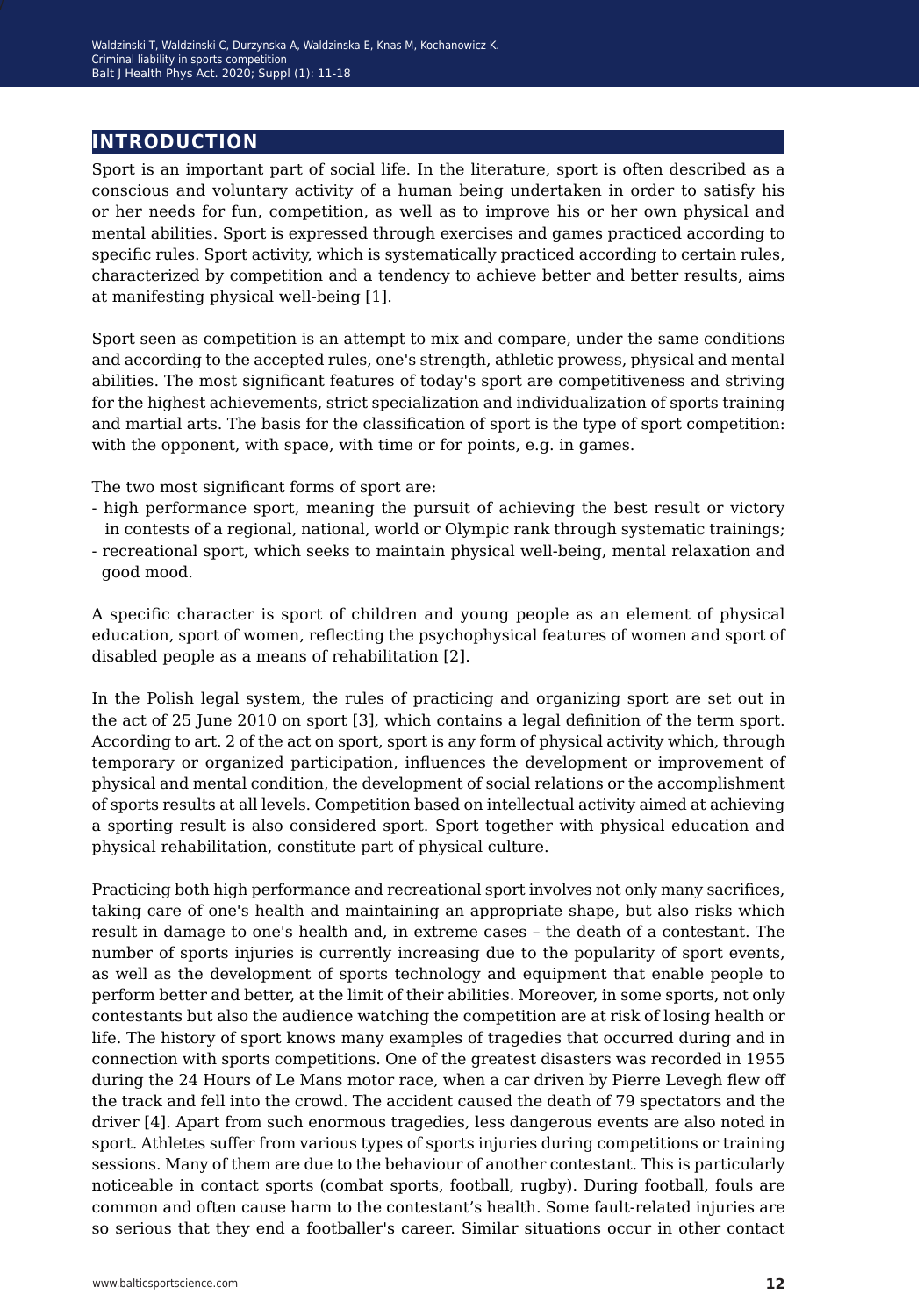disciplines. Therefore, the question is when a sportsman, in the Polish legal system, will be liable for a penalty for the fact that during the competition he caused an injury (sporting injury) to his rival. The further part of this publication will be devoted to the above issue. The work will disregard the civil liability for events endangering the life or health of sportsmen occurring during the competition.

## **legal regulations in poland**

Polish criminal law does not provide a specific legal basis for criminal liability for sports injuries. However, the fact of participating in sports competition (contests, trainings) cannot lead to impunity of brutal non-sporting behaviour causing injury or death of a competitor. The criminal liability of sportsmen may, therefore, be subject to criminal law provisions concerning:

- 1. causing serious bodily harm (art. 156 of the PCC [5]),
- 2. causing other than serious bodily harm (art. 157 of the PCC),
- 3. unintentionally causing the death (art. 155 of the PCC),
- 4. violating personal inviolability (art. 217 of the PCC).

According to the criminal law, an injury caused as a result of sports activity should be defined as a bodily harm. The term bodily harm includes a disturbance in the functioning of a bodily organ or a health disorder. A disturbance in the functioning of a bodily organ means a violation of the continuity of human body tissues in the form of external or internal injury (e.g. bone fracture) [6: 249]. Whereas a health disorder is a disruption of the functionality of the human body without affecting the integrity of the body. This term refers to both the disruption of the whole organism as well as to each organ. Abnormalities in the functioning of the organism may involve a disturbance of its physical or mental state [7].

The Criminal Code specifies three types of a bodily injury crime, i.e. grievous (art. 156 of the PCC), medium (art. 157  $\S$  1 of the PCC) and light (art. 157  $\S$  2 of the PCC). These acts may be committed both intentionally and unintentionally.

Pursuant to art. 156 § 1 of the PCC, a grievous bodily injury involves:

- 1. deprivation of sight, hearing, speech or the ability to procreate,
- 2. another severe disability, a severe, incurable illness or a protracted illness, a lifethreatening illness, a permanent mental illness, a permanent total or substantial incapacity to work in a profession or a permanent, substantive disfigurement or deformation of the body.

Medium bodily injury includes bodily injury other than specified in art. 156 § 1 of the PCC, lasting more than 7 days. Whereas a light bodily injury causes a disturbance in the functioning of a bodily organ or a health disorder lasting no longer than 7 days.

Violation of personal inviolability specified in art. 217 of the PCC cannot cause bodily injury defined in art. 156 or 157 of the PCC. Violation of personal inviolability may consist of a punch (blow with a hand, fist, and kick) or other violation of inviolability (pulling, throwing an object at the victim). Violation of personal inviolability is an intentional crime, which can be committed either with direct intent or with possible intent. The perpetrator of this crime is both the one who intentionally wishes to violate the physical integrity and the one who, anticipating that his behaviour may not be acceptable to the victim, agrees to it. The prosecution of a violation of personal inviolability is based on private prosecution (art. 217 § 3 of the PCC). Violation of physical inviolability is an inseparable element of contact sports. Thus, in the Polish legal system, it is assumed that a competitor, by entering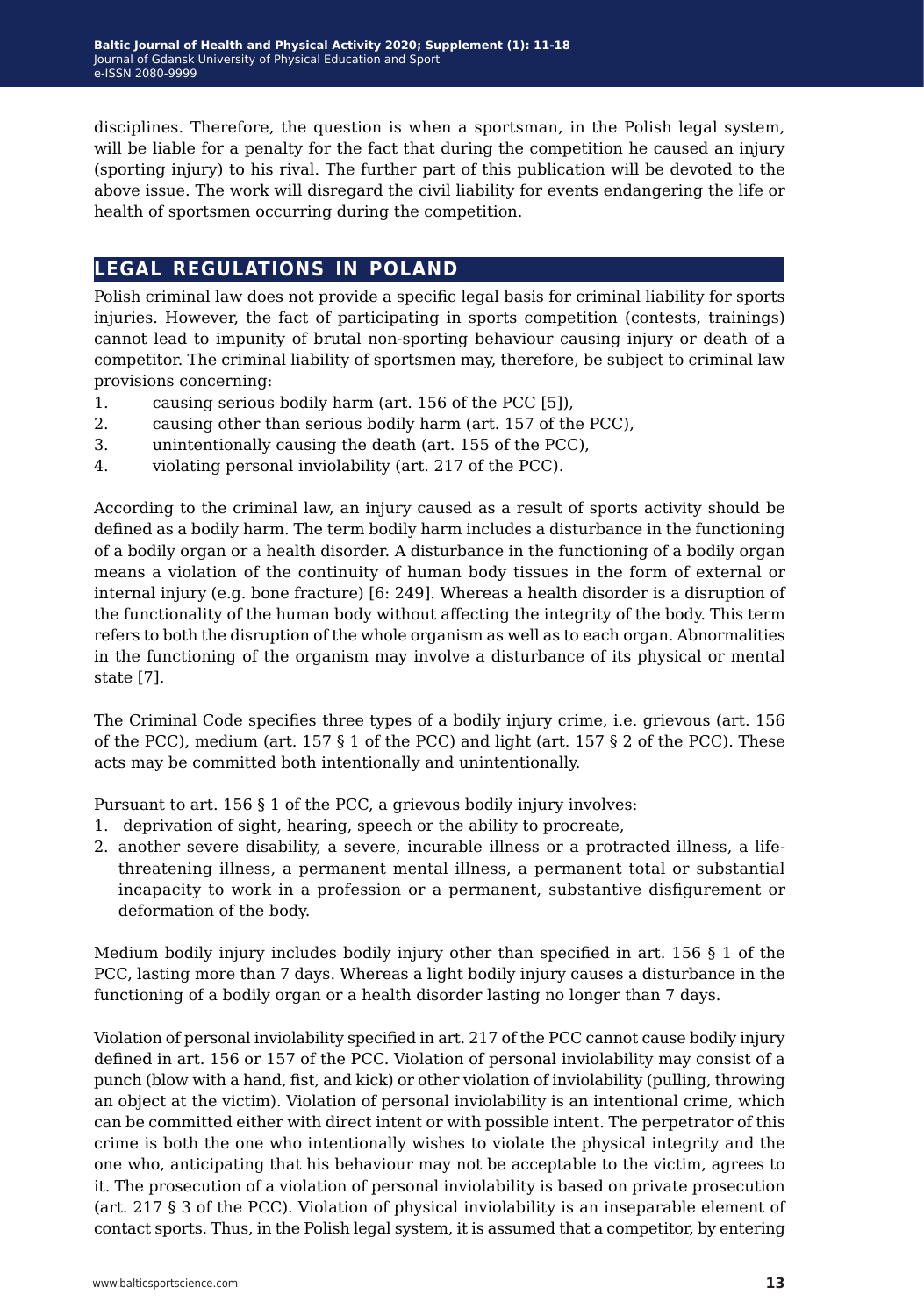into a competition, agrees to the violation of personal inviolability of competitors during the competition. It is therefore impossible to speak of a crime in such situations. Physical inviolability belongs to the catalogue of interests protected by criminal law, which can be freely disposed of. However, the majority of interests protected by law cannot be violated without any penalty, even with the consent of the victim. Murder or grievous bodily injury - in the Polish legal system - always remains a crime, even if the victim has previously agreed to it and even demanded it. In Polish law, nobody, including those who practice sport, has the right to dispose of someone's life or health. A sportsman can only accept the risk of these negative effects typical of practicing his discipline.

Causing death unintentionally (art. 155 of the PCC) requires the careless behaviour of the perpetrator, which resulted in a person's death. The perpetrator of this crime, although he has no intention of committing it, commits it as a result of failing to observe the required precautions in the given circumstances, even though the possibility of committing this act was predicted or could have been predicted.

The crimes described above belong to the so-called crimes with criminal consequences. Committing these crimes is dependent on the occurrence of the results prescribed for them (the consequence in the form of bodily harm or death of a human being). During the competition, as well as during training, many times the incidents covered by these regulations occur. Practically every kind of contact discipline causes a violation of the personal inviolability. There are also, although rarely, situations involving the death of a competitor. During the competitions, the competitors sustain sports injuries which often result in the disturbance of the functioning of a bodily organ for over 7 days. There are also, although rarely, situations involving a competitor's death. As an example: during the OPEN GI 2016 competition in the hall of the Lubońskie Sports and Recreation Centre, a few minutes after one of the fights, a Brazilian jiu-jitsu competitor fainted. Unfortunately, resuscitation did not help. The man died.

In the Polish legal system, the criminal liability of a sportsman for causing a sport injury to his opponent, including an injury which is the cause of death, is excluded when such an effect was caused under the so-called sport risk justification. Tolerating the risks associated with the sport is based on the idea that it is socially rewarding in view of the benefits and pleasures of sport and the attractiveness of sporting events to the public [6: 136].

## **sport risk justification**

When discussing the sport risk justification, first it is necessary to refer to the definition of a crime. The literature of criminal law indicates that a crime is a human act prohibited by law under penalty, culpable, unlawful and socially harmful to a degree greater than minor [6: 50]. All the above-mentioned elements of the structure of the crime must occur together. The absence of even one element means that the act cannot be considered a crime.

In the Polish criminal law, there are number of circumstances excluding criminal liability (criminality of an act). Such circumstances also include so-called justifications. In the legal doctrine, it is commonly accepted that justification is a circumstance excluding unlawfulness and thus criminal liability. In criminal law, statutory and non-statutory justification is distinguished. The former is included in statutes which define their criteria (e.g. necessary defense, state of necessity). Whereas non-statutory justifications – as the name itself indicates – do not have their statutory regulations, but have been developed in the doctrine and recognized in judicial decisions.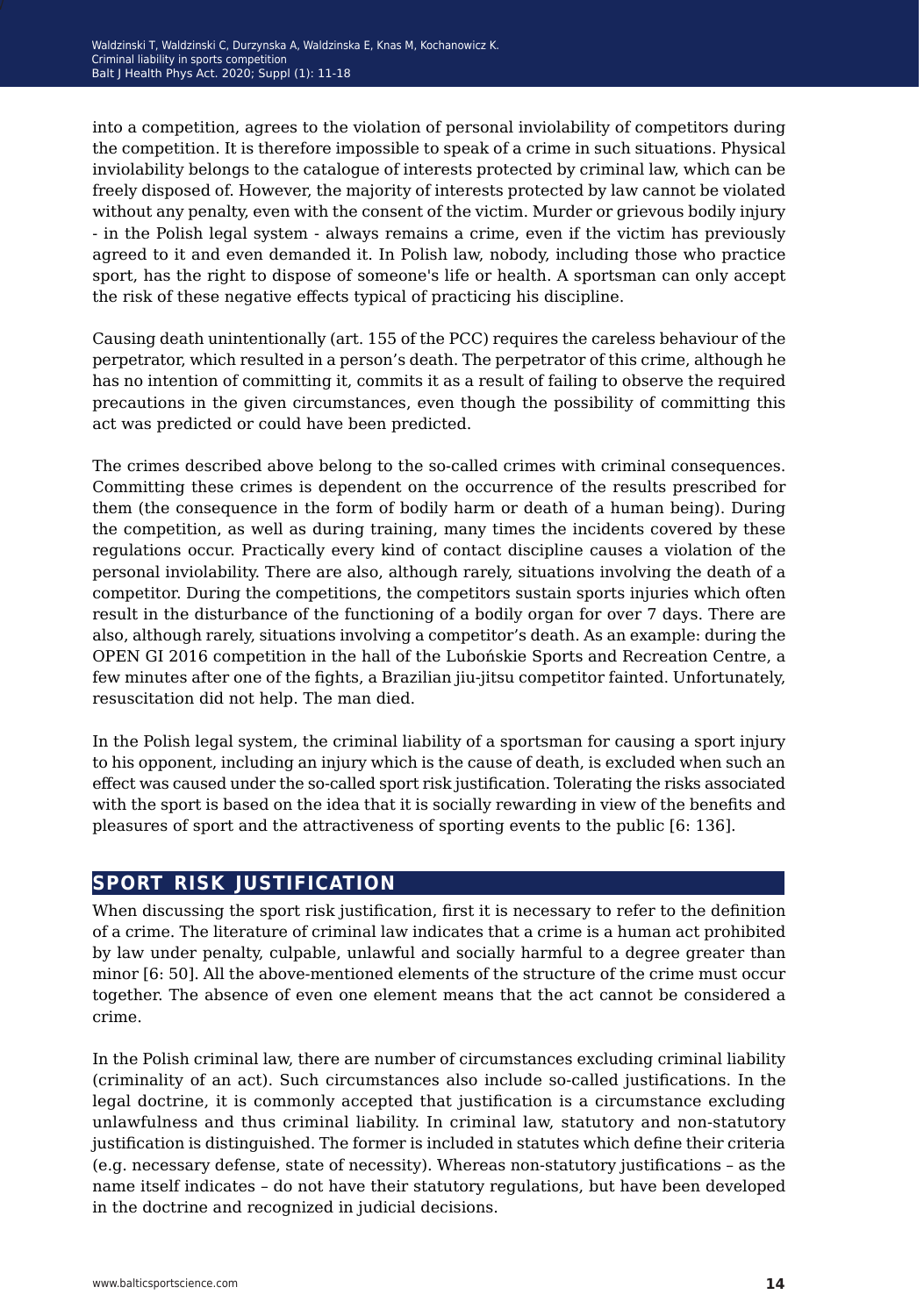Sports risk is one of the so-called non-statutory justifications, i.e. circumstances excluding the unlawfulness of a prohibited act. A contestant acting within the conditions of a counterattack of sports risk formally exhausts the signs of some kind of crime (e.g. causes serious bodily injury to a rival), but his action is not unlawful, and therefore does not constitute a crime. A sport risk justification refers to the interaction between contestants during a competition or training when one contestant causes death or injury to another one. In such a case, if this event occurs under circumstances which meet the conditions of the sport risk justification, the perpetrator shall not be held criminally liable [8].

The grounds for the sport risk justification are not uniformly presented in the literature of criminal law. Without pretending in the terms of this publication to try to unify slightly different positions of doctrine, reference should be made to Lech Garlicki, who states that the exclusion of criminal liability on the basis of the sport risk justification for the injury or death of an opponent takes place when the following conditions are jointly fulfilled [6: 136-137]:

- 1. death or injury occurred while practicing a permitted sport discipline,
- 2. the action was taken for a sporting purpose, i.e. to defeat another player or team in a team sport,
- 3. the perpetrator of the result in the form of death or injury obeyed the rules binding in a given sport discipline.

In the Polish legal system, Polish sports associations have the exclusive right to establish and implement, organizational and disciplinary rules in sports competition organized by the association, as provided for in art. 13 section 1 point 2 of the act on sport. Sports rules have a central place in the assessment of a competitor's criminal liability for the death or injury of a rival. All sports rules established by Polish sports associations are similar to those of international sports organisations of which a given Polish sports association is a member (e.g. the sport, organisational and disciplinary rules in force at the Polish Football Association are equivalent to those of FIFA) [9]. In the literature, the term "sports principles" refers to all rules regulating the course of sports competition in a given sport, both from the organisational and disciplinary side. Sports rules also include rules that affect the broadly understood safety of sportsmen during competition. Sports principles are not only written, but also derived from custom; in particular, fair play rules are referred to as such [10: 150].

The safety rules prohibit certain activities that are dangerous to the life and health of competitors or a sport group, e.g. a ban on lifting one's leg too high in football, or a ban on hitting below the belt in box. The safety rules impose certain duties of care on competitors. These rules prevent the game from becoming a dangerous one and prevent from sport accidents. Safety rules by their purpose and content may, from a legal point of view, form the basis for assessing a contestant's behaviour. There are certain categories of safety rules: injunction, prohibition, rules on personal protective equipment, rules on equipment (vehicles) and rules on the security of sports facilities [10: 164-165].

The issue of violating the principles of a given discipline in the past has been discussed both in literature and in the jurisprudence. The Supreme Court in its judgment of 27 April 1938 expressed the opinion that a contestant who follows the existing rules of the game does not exceed explicit rules or those arising from the rules of the game and is acting only for sporting purposes acts legally. Any exception to these conditions deprives the contestant's action of the legal character and leads to possible criminal repression, depending on the type of fault and the intentional or consequential harmful effects of the act [11]. The importance of sporting rules was also pointed out by the Supreme Court in its judgment of 8 July 1968, indicating that the more dangerous a given type of sport is, the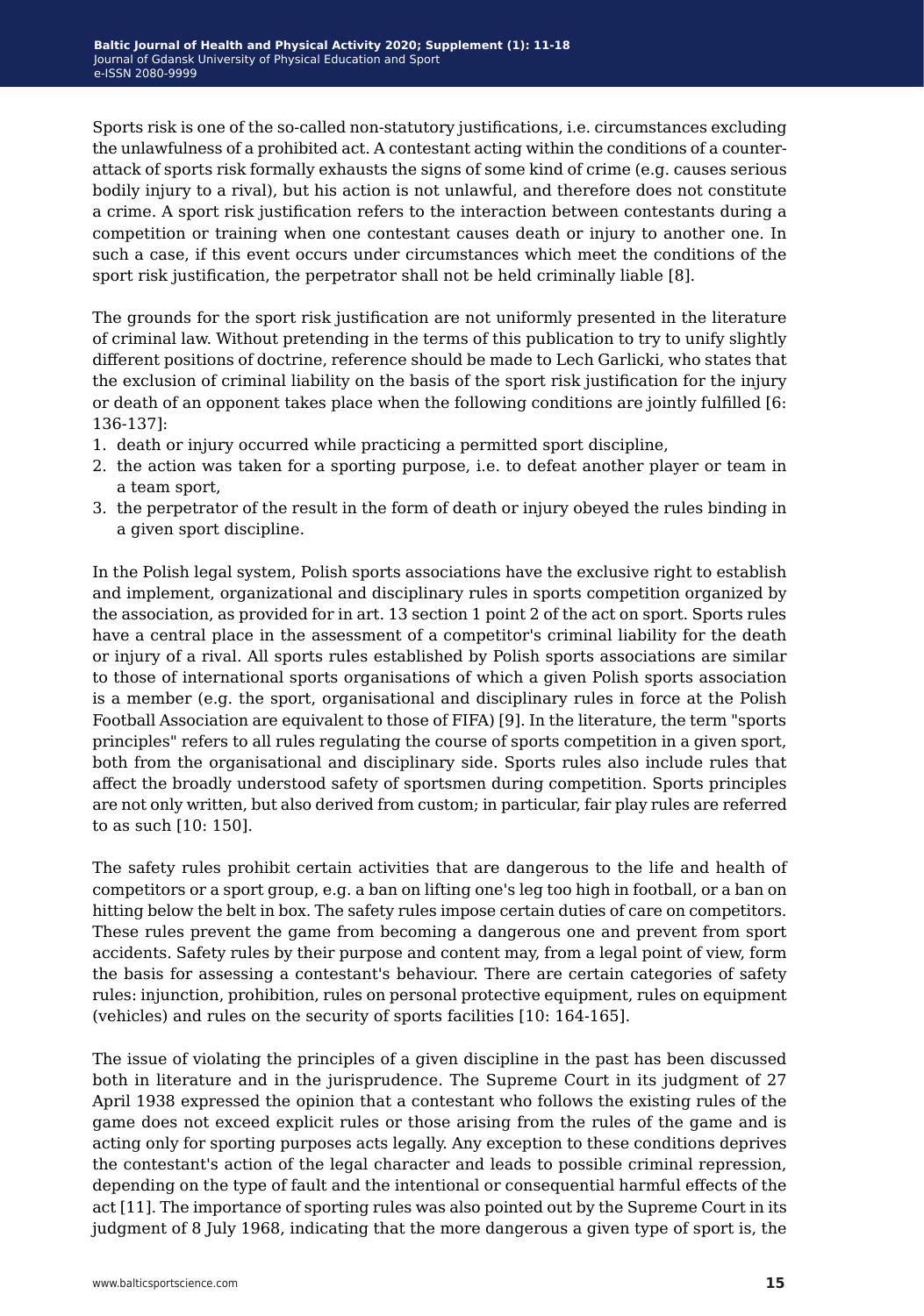more scrupulously the established sporting rules must be obeyed. Anyone who contravenes these rules commits a tort, resulting in an obligation to compensate a damage [12].

Currently, there is no catalogue of sports disciplines allowed to practice in Poland. Such a catalogue existed in the period from 17 July 1985 to 6 July 1996, during the period of validity of the act of 3 July 1984 on physical culture [13]. This catalogue was initially contained in the attachments to the bylaws of the Chairman of the Main Committee for Physical Culture and Sport, dated 17 June 1985, on sports permitted in the country and the scope of that admission [14], and later in the attachments to the bylaws of the Chairman of the Physical Culture and Tourism dated 7 July 1993 [15] amending the abovementioned bylaws and binding since 22 July 1993. In the act on sport of 25 June 2010, the legislator did not specify a list of sports disciplines allowed to practice in Poland; however, the act imposed an obligation on the Minister of Sport to maintain a list of Polish sports associations. The list is published on the website of the office supporting the Minister of Justice, as stipulated in art. 11 section 5 of the act on sport. Establishment of a Polish sports association requires the consent of the Minister of Justice (art. 11 section 6 of the act on sport). Thus, it is possible to freely determine which sports are allowed to play and which rules of the game apply to a given sport. It should be pointed out that there are sports in Poland which have no sport association but are allowed. As an example, tug-ofwar can be given. The Tug-of-war Association in Poland was registered in 2012. It would be incorrect to say that tug-of-war has been a legal sport in Poland only since this year. Illegal sports are those that violate the law when you practice them. An example of illegal sports is night-time car racing on the streets of the city. By breaking the traffic code, they are not allowed and, therefore, illegal [16].

In Poland, there is no specific sports prohibition, although in the past there were some categories of sports which were reserved for men only, e.g. boxing, weight lifting, or rugby [10: 137].

Coaches, sports referees or competition organizers may also be held criminally liable for death or injury of a contestant. Moreover, during the contest, not only the competitors but also the audience can be subject to unfortunate events. As an example of this, reference can be made to the tragedy that occurred during a hockey match in France in 2014. During the match between HGD Dunkerque and Reims, the puck fired from the surface and hit the head of a boy sitting in the tribune. The boy was taken to the hospital where he died. Similar tragedies can occur at training or tournaments in athletics competitions, such as hammering, disc throwing or javelin throwing.

In Poland, the Supreme Court has often expressed its opinion on the criminal liability of coaches or competition organizers for events affecting the life or health of competitors. In the ruling dated 25 April 1973, the Supreme Court indicated that a sports coach is under a special obligation to ensure the proper conduct of training, not only in terms of compliance with the rules of combat applicable in a given sport, but also in terms of the suitability (fitness, health, etc.) of players for participating in training. This obligation applies in particular to boxing trainings, always involving greater dangers than in another sport. Therefore, if a boxer who is to take part in the training declares to the coach that he is unable to take part in the training due to his health, and the coach is not able to consult the doctor, or has failed to consult the doctor, he is obliged in any case to release the boxer from the training [17]. Thus, the lack of an adequate response to complaints regarding the bad condition of a player preparing for the competition may result in criminal liability of the coach. On the other hand, the verdict of the Supreme Court, dated 24 November 1969 indicated that practicing certain sports is always connected with risk, hence its side effect – accidents – happens. It is especially frequent and more dangerous in the case of a sport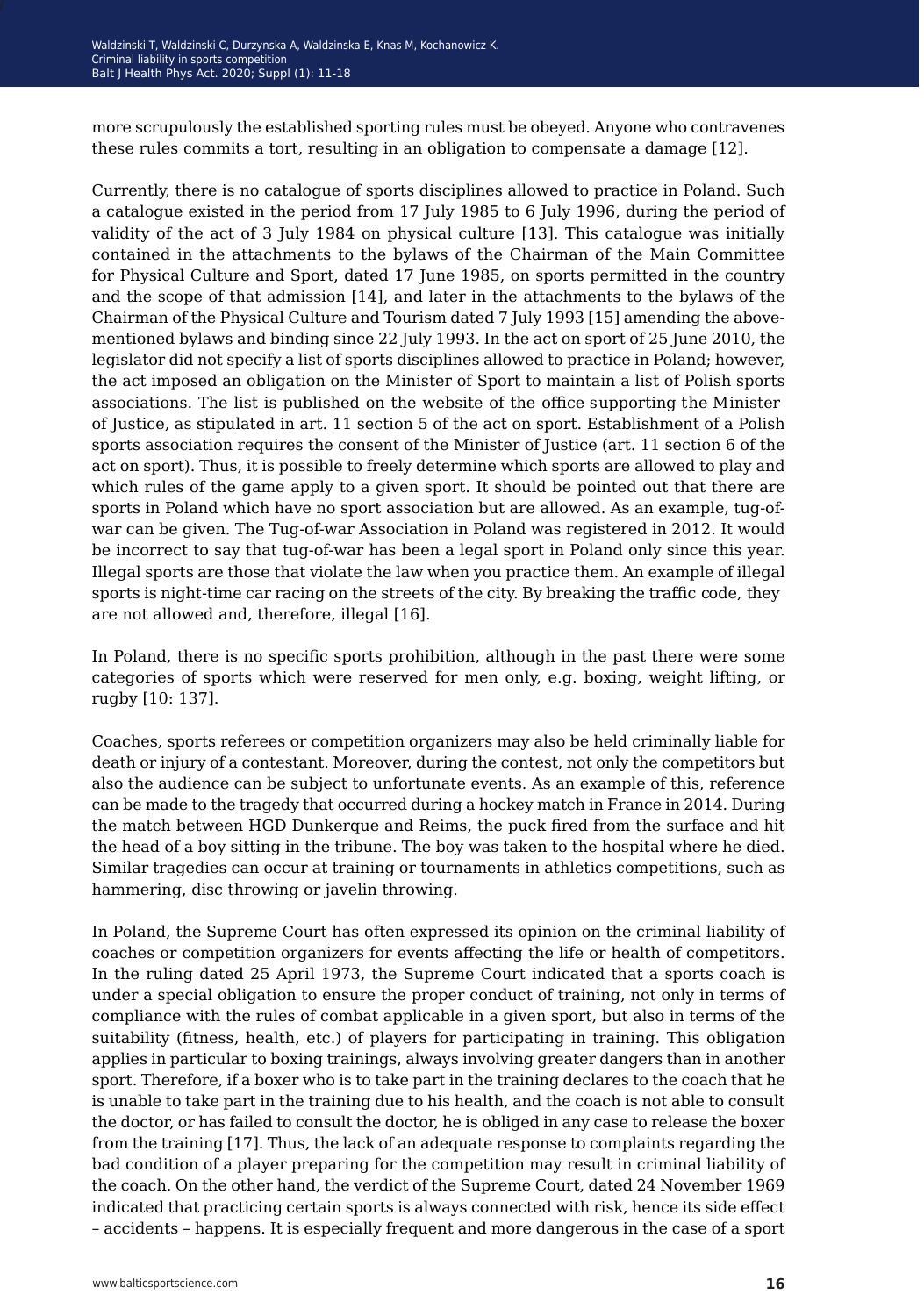such as boxing. In this discipline, the violation of physical integrity is an essential part. Therefore, there are strict rules of the game or fight, the obedience to which is aimed at reducing the danger of bodily harm or death to a minimum, and the more scrupulous the observance of these rules is, the more dangerous the type of sport is. The consequences of allowing a player who is not classified as a boxer, inexperienced and physically weak to compete in a boxing competition shall be the responsibility not only of his home club, but also of the club hosting and organizing the competition, which was required to at least object to the participation of such a boxer in the competition. Failure to comply with this obligation constitutes organizational negligence, as a sign of lack of due diligence and care for maximum safety of all competitors participating in the fights by their proper selection and classification [18]. The liability of the organizers of sports competitions for bodily injury or death of the competitors was also discussed by the Supreme Court in a judgment of 9 July 1977. The subject of the case was the death of one of the participants of the Junior Championships in cross-country skiing. In the reasoning of the judgment, the Supreme Court expressed that not every violation of the rules of the Ski Sports Regulations by the competition organizers results in criminal liability. However, there is no doubt that a number of provisions of these regulations have, among others, the safety of the competitors in mind. Ensuring adequate safety has been introduced in particular through provisions limiting the scope of the difficulties, specifying the location of the gates on the route, or limiting the speed of the competitors. Also important are the provisions of the Ski Sporting Regulations, which impose on the organizers of the competition the obligation to secure the routes on sections where a possible technical error of the competitor threatens to fall off the route and hit solid elements, such as a tree. Thus, the competition coordinator can be held criminally responsible if he violates the rules and regulations in force and at the same time creates conditions for the competition in which a possible easily predictable technical error of the competitor will lead to a situation in which the competitor will be exposed to an immediate danger of losing life or serious injury [19].

### **conclusions**

Sport is essentially associated with the risk of unfortunate events that could damage the health or life of contestants during the competition. Sportsmen who take part in competitions or trainings are aware of this, but they assume that they will avoid it. Unfortunately, many athletes ended their sporting careers too early as a result of unfortunate events, especially in high performance sports. The Polish legislator did not stipulate any special legal regulations governing criminal liability for events endangering the life or health of persons actively practicing sports. Therefore, only the provisions of the Polish Criminal Code, in particular the provisions regulating crimes against life and health, may be applied in such events.

It should also be pointed out that in the Polish legal system it has been developed by doctrine and reflected in court rulings, the sport risk justification excluding the unlawfulness of the act and thus excluding criminal liability of the competitor causing damage to the health or death of the competitor. The exclusion of criminal liability of a competitor causing this undesirable effect occurs when the following conditions are jointly met: practicing the sport in question is allowed, the action was taken for sporting purposes and the rules of the sport in question were not violated during the competition.

#### **references**

[1] Sozański H, Sadowski J, Czerwiński J. Podstawy teorii i technologii treningu sportowego [Basics of sports training theory and technology]. Warszawa: T.I, AWF; 2015. Polish.

<sup>[2]</sup> Barankiewicz J. Leksykon wychowania fizycznego i sportu szkolnego [Lexicon of physical education and school sport]. Warszawa: Wyd. Szkolne i Pedagogiczne; 1998, 323. Polish.